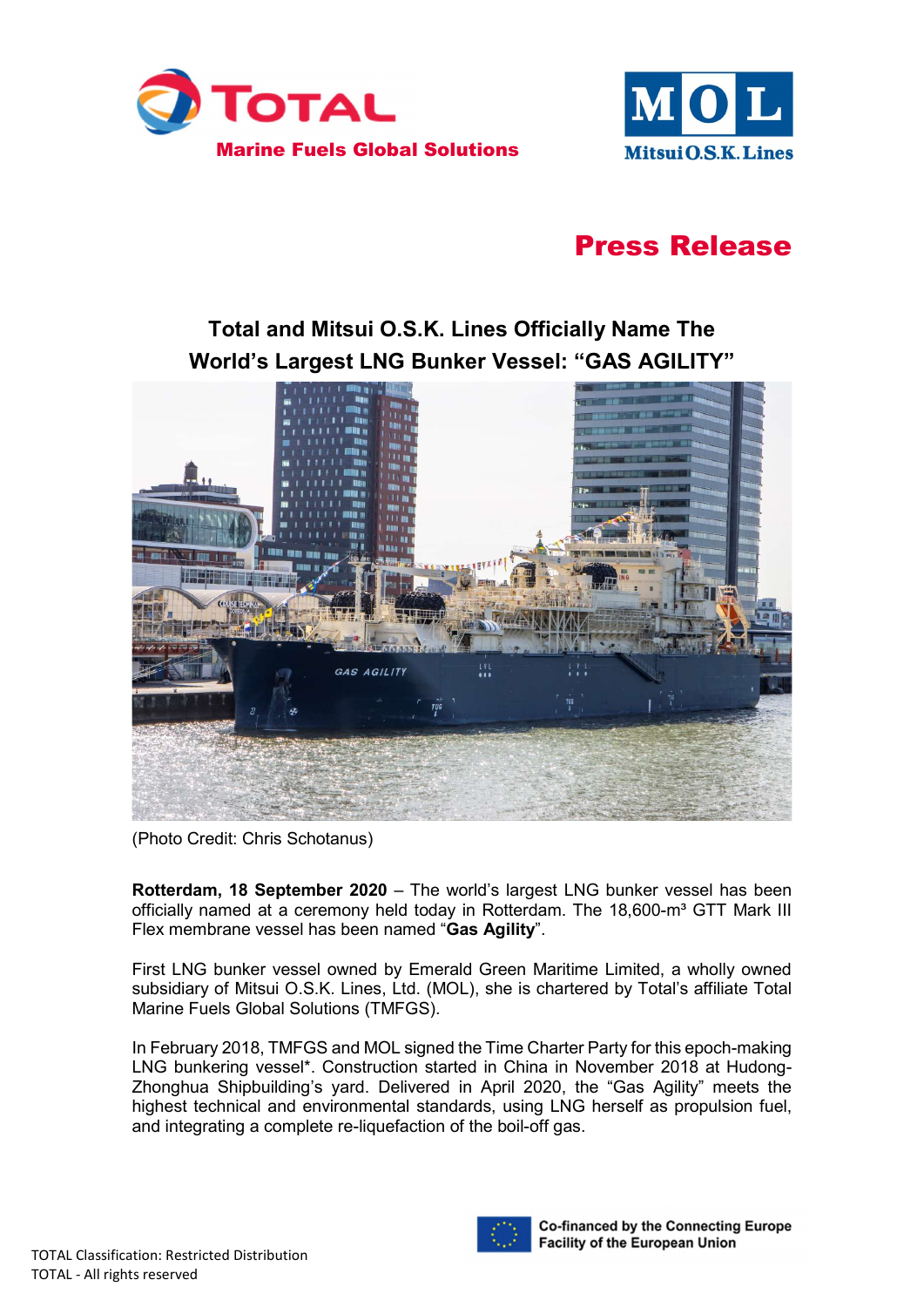

(Photo Credit: Chris Schotanus)

"We are delighted to have officially named 'Gas Agility' as she embarks on a new chapter in delivering cleaner marine fuels. Her arrival in Rotterdam marks the culmination of 3 years of dedicated work with MOL and Hudong-Zhonghua Shipbuilding in Shanghai, to plan, build and create a major development in global marine LNG fuel supply," said Jérôme Leprince-Ringuet, Managing Director of Total Marine Fuels Global Solutions. " 'Gas Agility' is a clear demonstration of our ongoing drive to develop key logistical LNG infrastructures in the main bunkering hubs around the world, helping the shipping industry make the move to a more sustainable fuel solution," he added.

With her pioneering design and innovative equipment, the "Gas Agility" is an industry premiere made possible by a strong collaboration between the shipyard, the owner, the charterer and many partners, including Bureau Veritas and GTT.

"I would like to express my sincere gratitude to all the people who have been involved in the project. I am very confident that our endeavour will be the great milestone and the turning point in this rapidly changing world. The transition from heavy fuel oil to LNG is competitive, environmentally efficient and an immediately available solution for maritime transportation. By providing the capacity to deliver LNG as a marine fuel, this partnership will be the leader in transition to a more fuel-efficient industry," said Takeshi Hashimoto, Representative Director and Executive Vice President of MOL.

In December 2019, TMFGS and MOL signed a long-term charter contract for a second large LNG bunker vessel, to be delivered in 2021\*\*. She will be positioned in the Marseille-Fos area in France to supply LNG as a marine fuel within the Mediterranean area.

#### LNG as a marine fuel



**Co-financed by the Connecting Europe Facility of the European Union**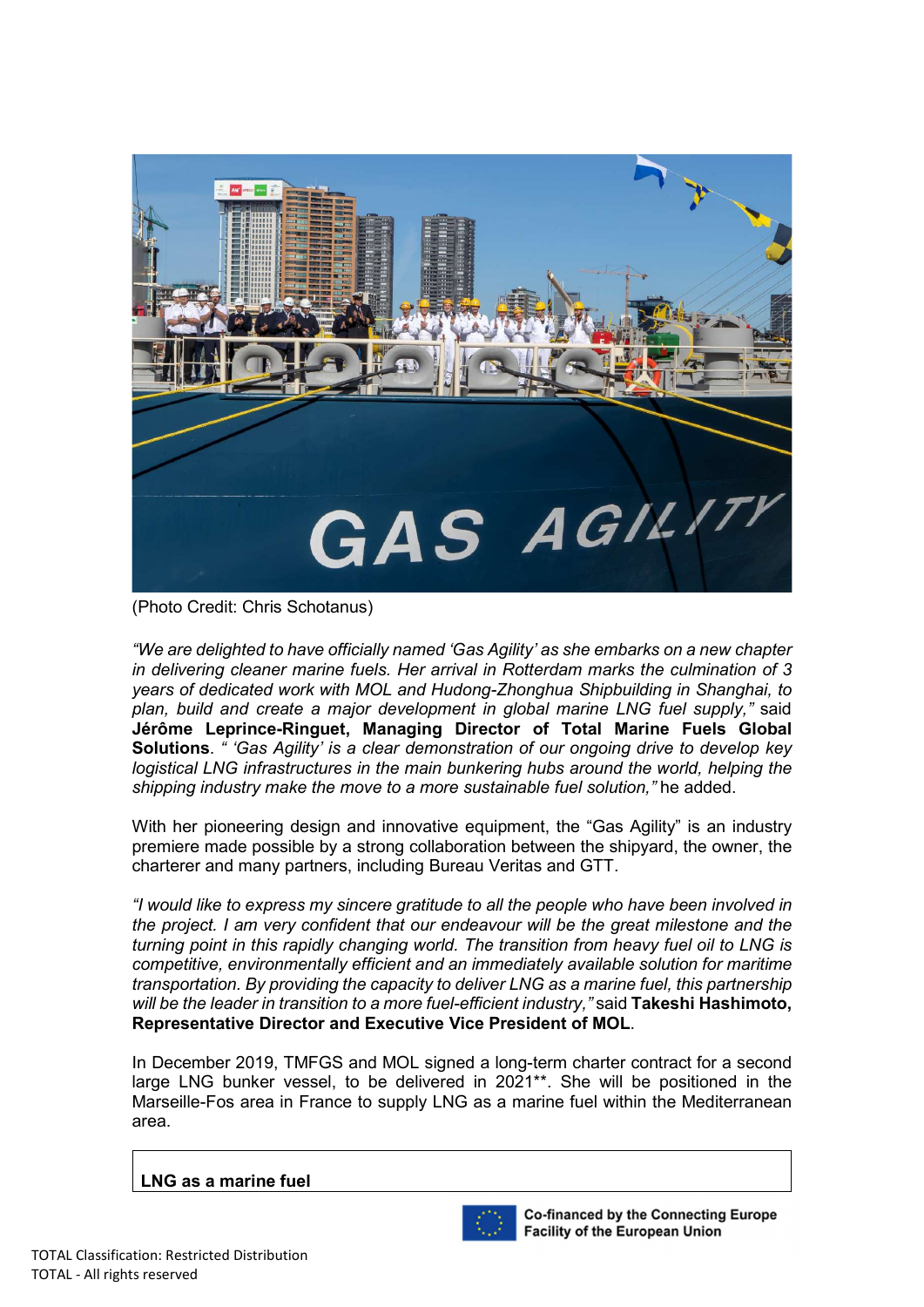LNG as a marine fuel has gained positive momentum as the global shipping industry looks to adapt to stricter emissions standards.

Used as a marine fuel, LNG helps to cut:

- Sulfur emissions by 99%.
- Fine particle emissions by 99%.
- Nitrogen oxide emissions by up to 85%,
- Greenhouse gases emissions by around 20%.

LNG represents an available and competitive solution that contributes to the International Maritime Organization's (IMO) long-term strategy of reducing greenhouse gas emissions from ships. Traction in developing LNG bunkering infrastructure has consequently expanded with several leading ports and LNG bunker suppliers alike having established key initiatives and made significant progress in support of these developments.

#### For more details, please refer to the previous press releases

\* February 6, 2018: Total and Mitsui O.S.K. Lines sign a long-term charter contract for a pioneer Liquefied Natural Gas (LNG) bunker vessel

\*\* December4, 2019: Clean Marine Fuels: Total and Mitsui O.S.K. Lines Charter the 1st LNG Bunker Vessel to Operate in France

#### About Total Marine Fuels Global Solutions

Total Marine Fuels Global Solutions is Total's dedicated business unit in charge of worldwide bunkering activities. Total Marine Fuels Global Solutions is the single point of contact for a full spectrum of solutions with innovative and efficient bunkering services. www.marinefuels.total.com.

#### About Total

Total is a broad energy group that produces and markets fuels, natural gas and lowcarbon electricity. Our 100,000 employees are committed to better energy that is safer, more affordable, cleaner and accessible to as many people as possible. Active in more than 130 countries, our ambition is to become the responsible energy major.

#### About Mitsui O.S.K. Lines, Ltd.

Mitsui O.S.K. Lines, Ltd. (MOL), as a multi-modal transport group, meets the needs of the era in a wide variety of fields including dry bulkers such as iron ore carriers, coal carriers, and woodchip carriers, crude oil tankers, LNG carriers and offshore business, methanol carrier, chemical tankers, product tankers, car carriers, ferries, RORO ships, and logistics. MOL's activities are truly borderless, based on the operation of one of the world's largest merchant fleets, backed by expertise and technology developed throughout our over 130-year history. MOL supports the growth of the world economy with the entire globe as our stage, while continually evolving into an excellent and resilient corporate group.

\* \* \* \* \*



**Co-financed by the Connecting Europe** Facility of the European Union